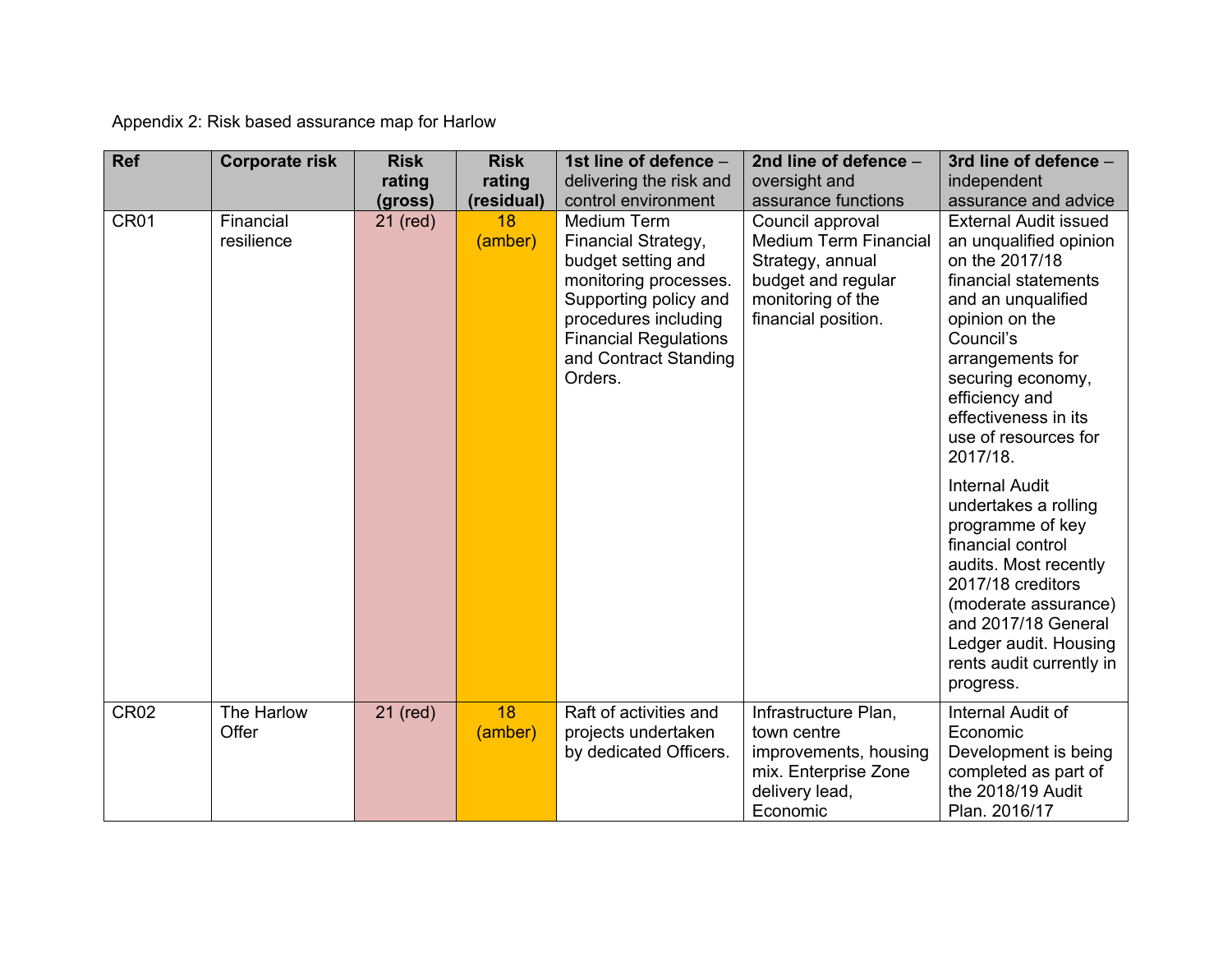| <b>Ref</b>       | <b>Corporate risk</b>                                | <b>Risk</b><br>rating<br>(gross) | <b>Risk</b><br>rating<br>(residual) | 1st line of defence -<br>delivering the risk and<br>control environment                                                                                                                                                       | 2nd line of defence -<br>oversight and<br>assurance functions<br>Development Strategy.<br>Links to the Local Plan<br>and delivery of<br>Junction 7A.                                                                                                                                         | 3rd line of defence -<br>independent<br>assurance and advice<br>Enterprise Zone audit<br>(substantial<br>assurance).                                                                                                                                  |
|------------------|------------------------------------------------------|----------------------------------|-------------------------------------|-------------------------------------------------------------------------------------------------------------------------------------------------------------------------------------------------------------------------------|----------------------------------------------------------------------------------------------------------------------------------------------------------------------------------------------------------------------------------------------------------------------------------------------|-------------------------------------------------------------------------------------------------------------------------------------------------------------------------------------------------------------------------------------------------------|
| CR <sub>03</sub> | Lack of suitable<br>housing mix                      | 21 (red)                         | 21 (red)                            | Duty to cooperate<br>discussions. Housing<br>studies including joint<br>ones to support the<br>Local Plan.<br>Implementation of<br><b>Local Development</b><br>Plan and delivery of<br>the Harlow and<br>Gilston Garden Town. | Local Plan reporting to<br><b>Cabinet with Council</b><br>oversight<br>The Managing Director<br>and one Member sit on<br>the Harlow and Gilston<br>Garden Town Board.                                                                                                                        | Planning Inspectorate<br>examination.<br>Following approval of<br>the Local Plan, audits<br>are planned on<br>delivery mechanisms<br>and Development<br>Management<br>Garden Town audit<br>planned for 2019/20.                                       |
| CR04             | Lack of<br>adequate<br>housing                       | 13 (yellow)                      | 17<br>(amber)                       | Raft of activities and<br>projects undertaken<br>by dedicated Officers<br><b>Creation of Harlow</b><br><b>Trading Services</b><br>(Housing and<br>Regeneration)<br>company.                                                   | Pathfinder Project,<br><b>Priority Estates</b><br>schemes<br><b>Modern Homes</b><br>(Housing Investment)<br>programme, Asset<br>Management Strategy,<br>Tenancy Strategy,<br><b>Allocations Policy,</b><br>Homelessness<br>Strategy, Tenant and<br>Leaseholder<br><b>Engagement Strategy</b> | 2017/18 Priority<br>estates audit<br>(substantial<br>assurance).<br>Homelessness audit<br>forms part of the<br>2019/20 Internal Audit<br>plan, with the three<br>year plan including<br>audits on allocations<br>and Asset<br>Management<br>Strategy. |
| <b>CR05</b>      | Inability to fulfill<br>Community<br>Leadership role | 18 (amber)                       | 18<br>(amber)                       | <b>Harlow Wellbeing</b><br>Strategy, Safer<br>Harlow                                                                                                                                                                          | Oversight by the Head<br>of Community<br>Wellbeing, who sits on<br>the Safer Harlow                                                                                                                                                                                                          | 2014/15 Community<br>Safety audit<br>(substantial<br>assurance). Future                                                                                                                                                                               |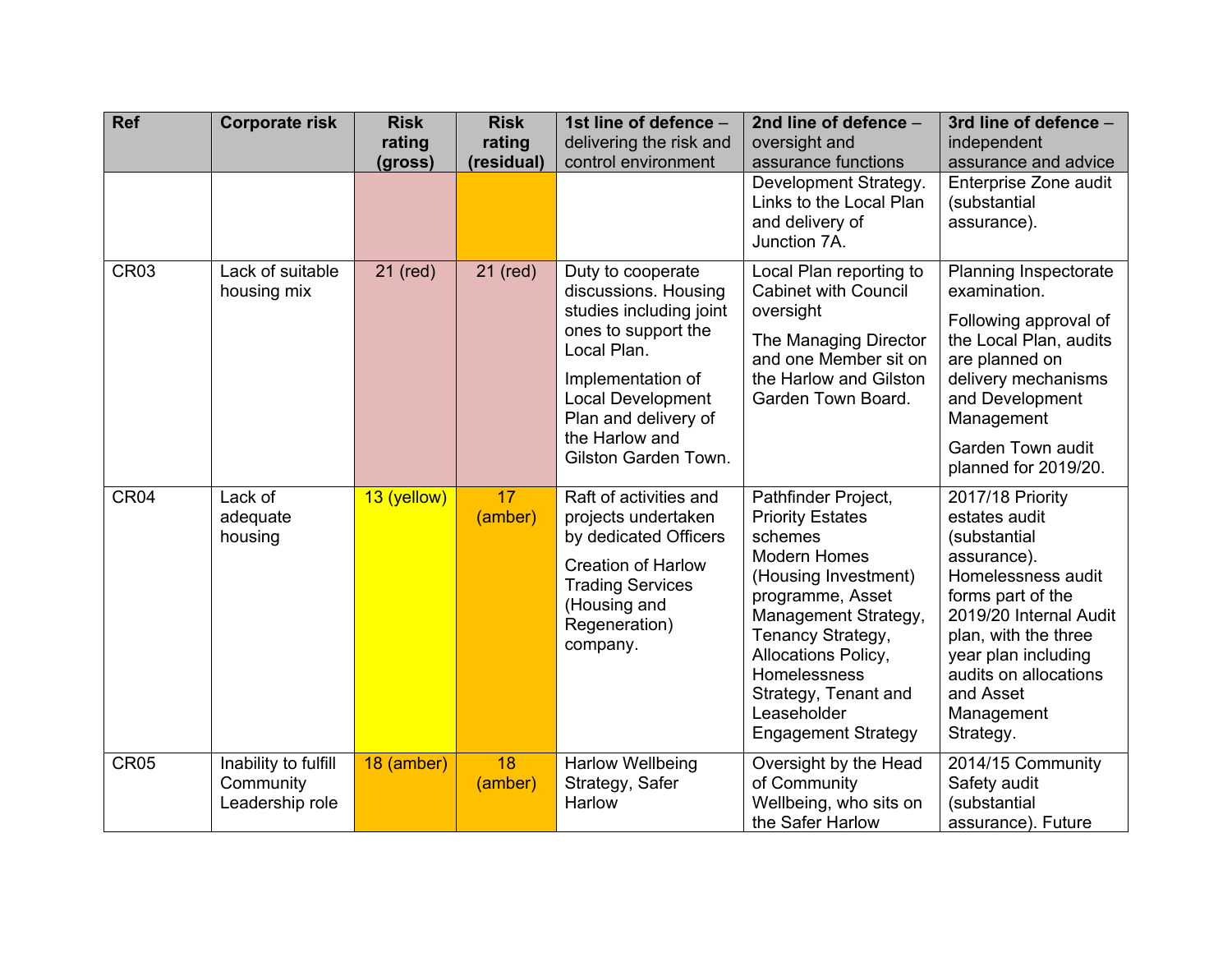| <b>Ref</b>       | <b>Corporate risk</b>                                                | <b>Risk</b><br>rating<br>(gross) | <b>Risk</b><br>rating<br>(residual) | 1st line of defence -<br>delivering the risk and<br>control environment<br>Partnership<br>Consultation<br>process/community<br>engagement<br>regarding<br>discretionary services                      | 2nd line of defence -<br>oversight and<br>assurance functions<br>Partnership Board.                                                                                                                                                                                               | 3rd line of defence -<br>independent<br>assurance and advice<br>audits planned on<br>community safety and<br>either Community<br>Engagement or<br><b>Health and Wellbeing</b><br>Strategy                                                                                                                                          |
|------------------|----------------------------------------------------------------------|----------------------------------|-------------------------------------|-------------------------------------------------------------------------------------------------------------------------------------------------------------------------------------------------------|-----------------------------------------------------------------------------------------------------------------------------------------------------------------------------------------------------------------------------------------------------------------------------------|------------------------------------------------------------------------------------------------------------------------------------------------------------------------------------------------------------------------------------------------------------------------------------------------------------------------------------|
| CR <sub>06</sub> | Lack of<br>resources and<br>capacity,<br>Council and key<br>partners | 18 (amber)                       | 18<br>(amber)                       | <b>Essex Waste</b><br>Management Plan,<br><b>Waste Collection</b><br>Contract, Street scene<br>'contract' with HTS,<br>Landscapes 'contract'<br>with HTS, Town Park<br>regeneration project,<br>NEPP. | Shareholders Sub<br>Committee oversees<br>HTS arrangements.<br><b>HTS Best Value</b><br>Review.<br>Council representatives<br>sit on the North Essex<br>Parking Partnership<br>Board.<br>Quarterly Joint<br><b>Performance Review</b><br>Meetings (JPRM) and<br>Operations Board. | 2017/18 HTS payment<br>mechanisms audit<br>(moderate<br>assurance). 2018/19<br><b>HTS</b> strategic<br>governance audit<br>(substantial<br>assurance). Internal<br>Audit oversight whilst<br>the new waste<br>contract was let.<br>Three year audit plan<br>(2019-22) includes<br>Streetscene, parking<br>and waste<br>management. |
| CR07             | Ability to<br>support children<br>and family<br>aspirations          | 13 (yellow)                      | 9 (yellow)                          | Signposting for<br>residents (often<br>through ECC), partner<br>agencies (statutory,<br>voluntary, schools),<br>promotion of and<br>support to Harlow<br>College and Anglia<br>Ruskin University, the | Oversight by the Head<br>of Community<br>Wellbeing                                                                                                                                                                                                                                | 2017/18 Sam's Place<br>audit (moderate<br>assurance). Future<br>audit planned on<br>museum provision.                                                                                                                                                                                                                              |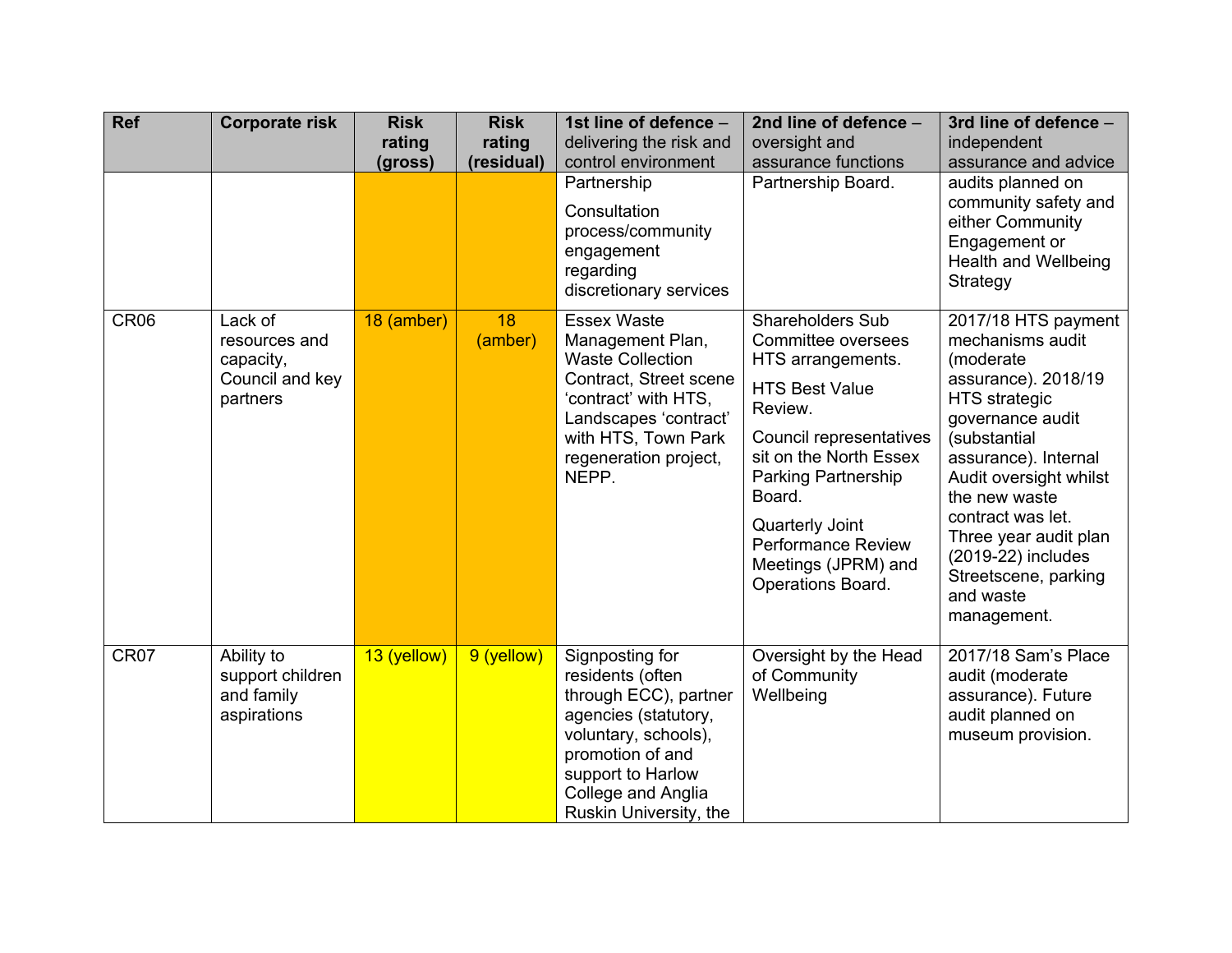| <b>Ref</b>       | <b>Corporate risk</b>                                                                | <b>Risk</b><br>rating<br>(gross) | <b>Risk</b><br>rating<br>(residual) | 1st line of defence -<br>delivering the risk and<br>control environment<br><b>BMAT Stem</b><br>Academy, Harlow<br>Youth Council and                                                                                                                            | 2nd line of defence -<br>oversight and<br>assurance functions                                                                                                                                                                               | 3rd line of defence -<br>independent<br>assurance and advice                                                                                                                                                                                                                                         |
|------------------|--------------------------------------------------------------------------------------|----------------------------------|-------------------------------------|----------------------------------------------------------------------------------------------------------------------------------------------------------------------------------------------------------------------------------------------------------------|---------------------------------------------------------------------------------------------------------------------------------------------------------------------------------------------------------------------------------------------|------------------------------------------------------------------------------------------------------------------------------------------------------------------------------------------------------------------------------------------------------------------------------------------------------|
|                  |                                                                                      |                                  |                                     | <b>Harlow School</b><br>Readiness project                                                                                                                                                                                                                      |                                                                                                                                                                                                                                             |                                                                                                                                                                                                                                                                                                      |
| <b>CR08</b>      | Information<br>Governance<br>and Data<br>Compliance                                  | 23 (red)                         | 21 (red)                            | Suite of data<br>protection and<br>retention policies and<br>procedures, which<br>were reviewed and<br>updated before the<br><b>General Data</b><br><b>Protection Regulation</b><br>(GDPR) became law<br>on 25 May 2018<br>Cyber security<br>controls in place | <b>Named Data Protection</b><br>Officer<br><b>Corporate Governance</b><br><b>Information Group</b><br>chaired by the Head of<br>Governance                                                                                                  | Internal audit: 2017/18<br><b>Cyber Security audit</b><br>(substantial<br>assurance). 2016/17<br>external data transfer<br>audit (moderate<br>assurance).<br>Internal Audit is a<br>member of the<br>Information<br>Governance Group.<br>2019/20 audit planned<br>on data retention and<br>disposal. |
| CR <sub>09</sub> | Provision of<br>repairs,<br>maintenance,<br>landscape and<br>Streetscene<br>services | 14 (yellow)                      | 14 (yellow)                         | <b>New Services</b><br>Agreement. Contract<br>wording and<br>specifications confirm<br>contractor<br>requirements. HTS<br>have regular reviews<br>of Efficiency Plan and<br>Risk Register.                                                                     | Monthly performance<br>reviews involving<br>Portfolio holders.<br>HTS risk register<br>reviewed<br>quarterly at Joint<br><b>Performance Review</b><br>Meeting (JPRM).<br><b>Shareholders Sub</b><br>Committee oversees<br>HTS arrangements. | 2017/18 HTS payment<br>mechanisms audit<br>(moderate)<br>assurance). 2018/19<br><b>HTS</b> strategic<br>governance audit<br>(substantial<br>assurance). 2016/17<br><b>External Works audit</b><br>(substantial<br>assurance).<br>2018/19 audit on                                                    |